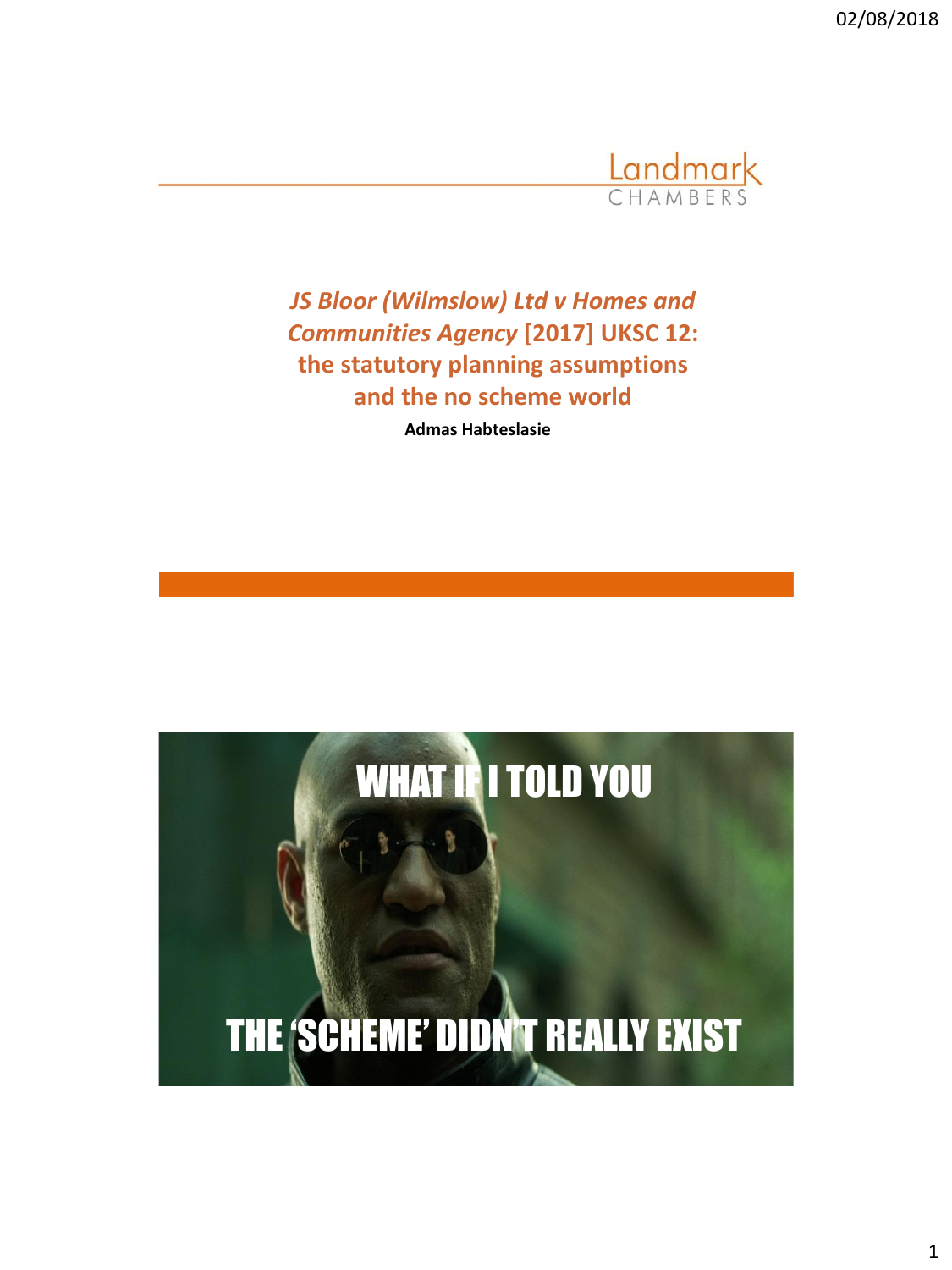

- In May 2002, North West Development Agency made the NWDA Kingsway Business Park, Rochdale CPO for purposes of securing 420 acres (170 ha) of land at Milnrow, Rochdale in connect with construction of Kingsway Business Park
- 3.6 million sq ft B1 commercial and business accommodation; 300 residential units; 15,000 sq ft A1 retail; 9,000 sq ft A3 retail; hotel, public realm, infrastructure and public open space
- KBP site had been allocated in the local development plans continuously from 1989
- **Policy EC/6** of the 1999 Unitary Development Plan provided that any individual development within KBP site must be compatible with overall objective of strategic business park development

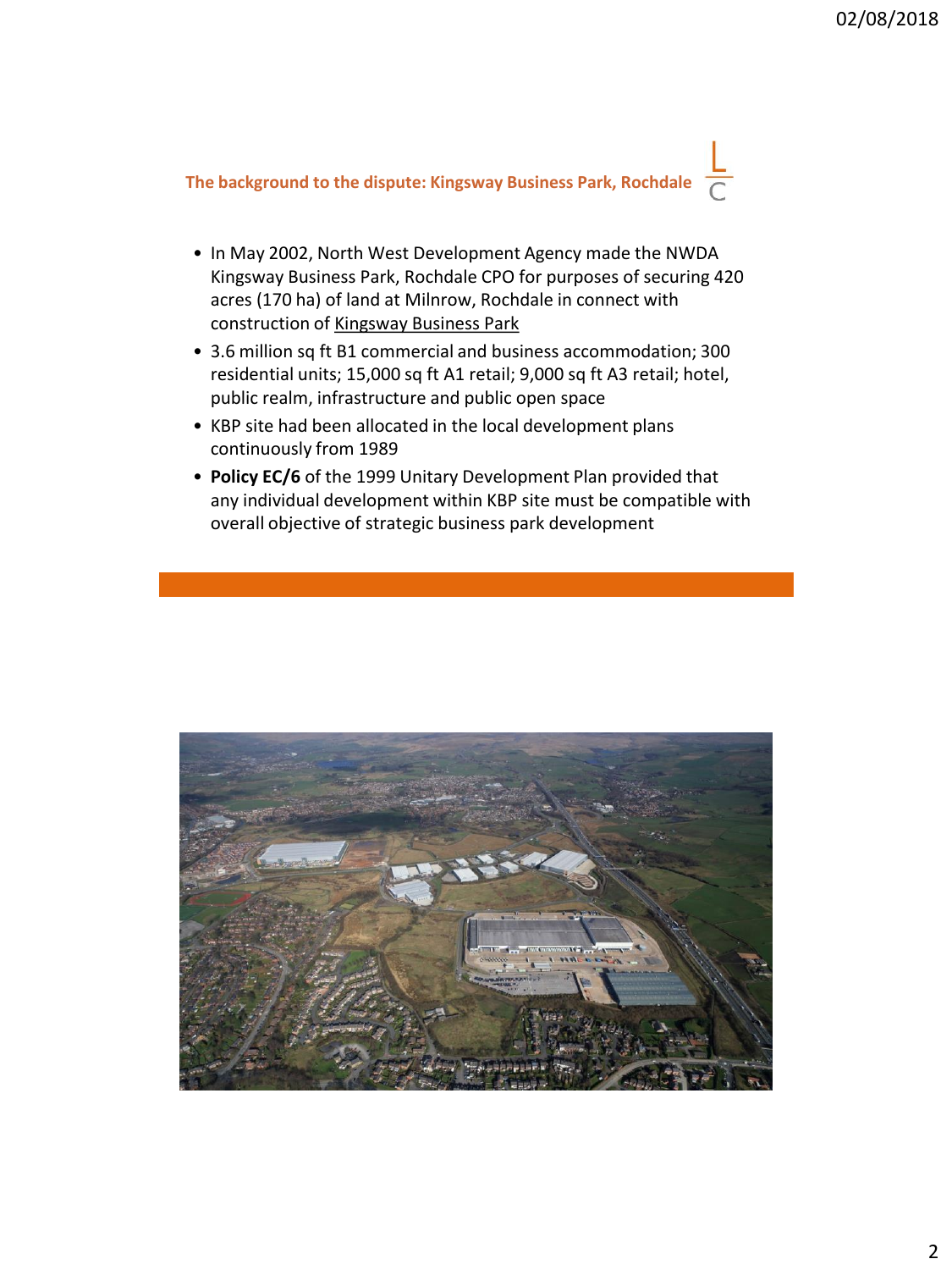# **The dispute: Valuation of Plots 13 and 14**



- Claimants were owners of two parcels of former grazing land of approx. 27 acres (10.86 ha) ("Plots 13 and 14"/"the reference land")
- Parts of Plots 13 and 14 were within Plot X in KBP scheme, designated for residential development; other parts within KBP scheme plots designated for B1 office and floor space
- CPO confirmed on 5 October 2004 and GVD in relation to Plots 13 and 14 made on 4 January 2006
	- Homes and Communities Agency (took over NWDA rights and liabilities in 2011) valued land as poor quality grazing land at £2,000 per acre (approx. **£54,000**)
	- Claimants sought: **£2,593,000** citing hope value based on prospect of permission for residential development

- Previous owners had applied for planning permission for residential development on the reference land but this had been refused on basis of being contrary to Policy EC/6;
- An application for a certificate of appropriate alternative development under s. 17(4) of Land Compensation Act 1961 that planning permission might have been expected to be granted for (amongst other things) residential development if the land had not been made subject to CPO; application withdrawn following indication that it too would be refused on same basis;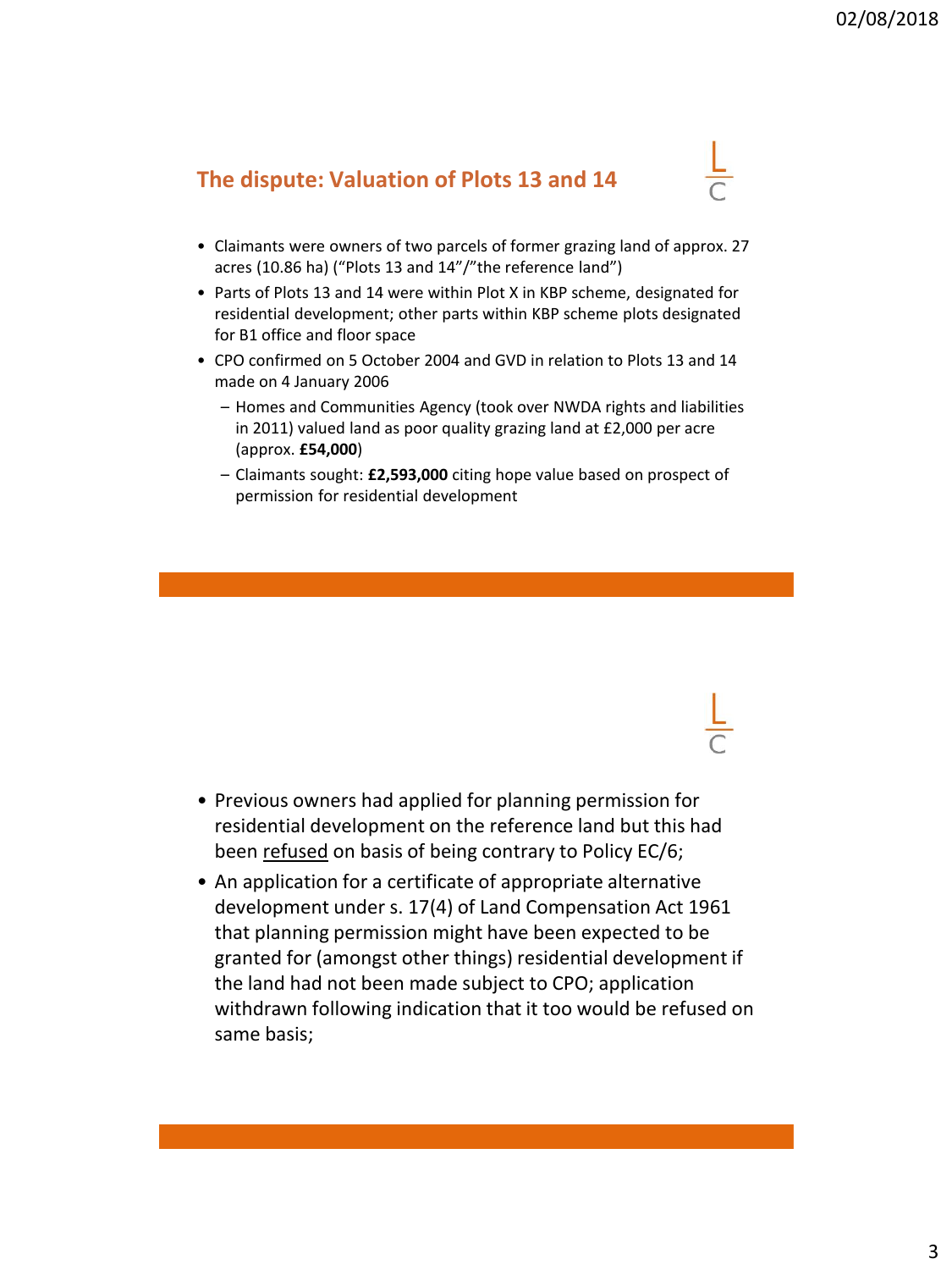## **The issue of principle**



The underlying issue of principle: what was the relationship between two assumptions that were required to be made as part of the valuation process:

- **(i) The cancellation assumption**: when assessing what grants of planning permissions should be taken to be attached to the land to be valued, the scheme for which the land is proposed to be acquired, together with the underlying proposal which may appear in any of the planning documents, must be assumed on that date to have been cancelled: *Fletcher Estates Ltd. v Secretary of State for the Environment* [2000] 2 W.L.R. 438; ss.14- 17, Land Compensation Act 1961
- **(ii) The no-scheme rule**: increase or diminution in value of the land that is solely attributable to the underlying scheme of the acquiring authority excluded: *Point Gourde Quarrying & Transport Co Ltd v Sub-Intendent of Crown Lands* [1947] AC 565; s.6(1) of the LCA ('the Point Gourde rule')



**than the relevant land,** being development for any of the purposes for which any part of the first-mentioned land (including any part of the relevant land) is to be acquired.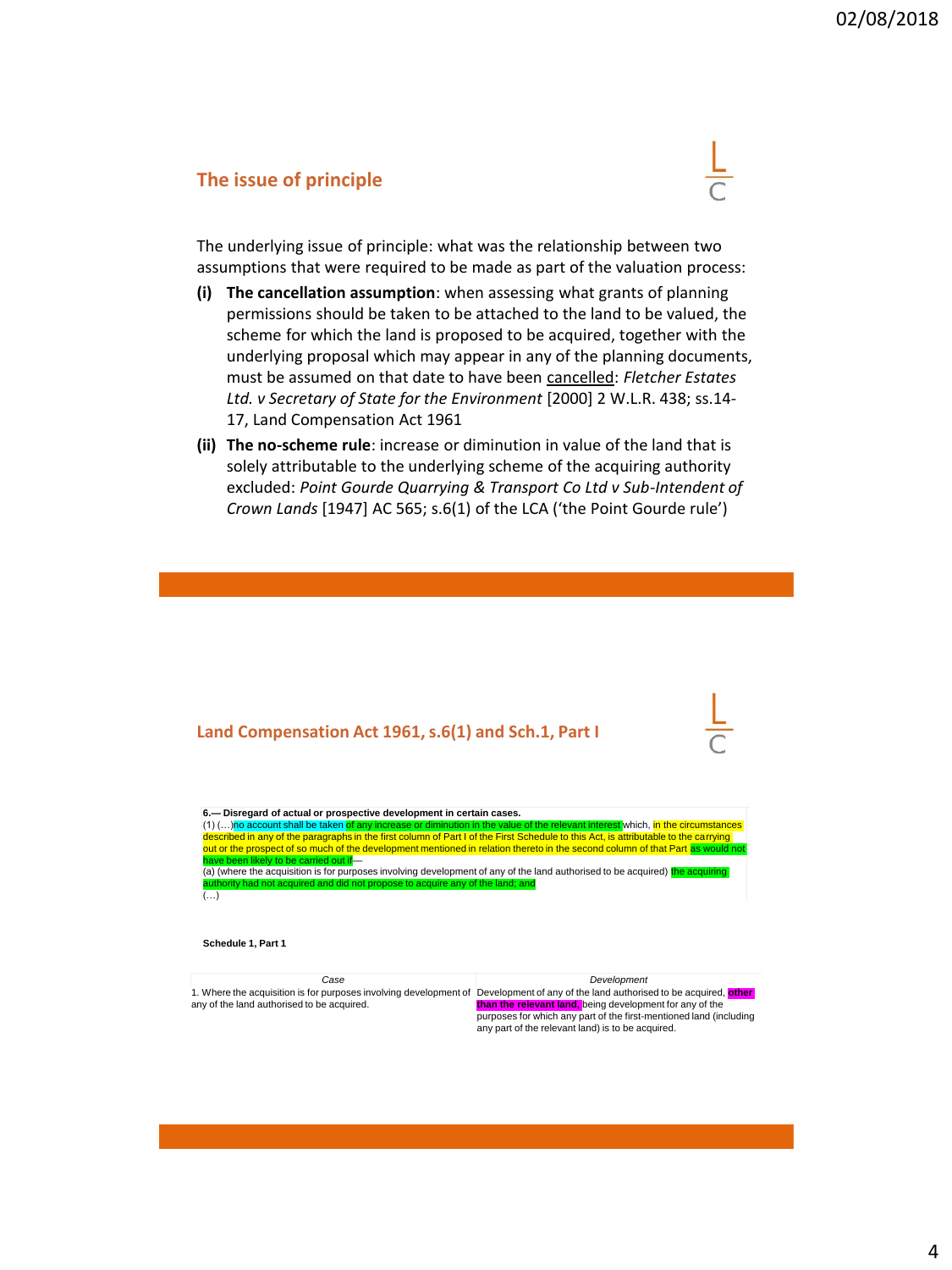#### **Land Compensation Act 1961, s.14**

## **Section 14**

(1) For the purpose of assessing compensation in respect of any compulsory acquisition, such one or more of the assumptions mentioned in sections fifteen and sixteen of this Act as are applicable to the relevant land or any part thereof shall (subject to subsection (3A) of this section) be made in ascertaining the value of the relevant interest.

(2) Any planning permission which is to be assumed in accordance with any of the provisions of those sections is in addition to any planning permission which may be in force at the date of service of the notice to treat.

(3) Nothing in those provisions shall be construed as requiring it to be assumed that planning permission would necessarily be refused for any development which is not development for which, in accordance with those provisions, the granting of planning permission is to be assumed;

(…)

#### **Land Compensation Act 1961, s.16**

## **Section 16**

#### (…)

(3) If the relevant land or any part thereof (not being land subject to comprehensive development) consists or forms part of an area shown in the current development plan as an area allocated primarily for a range of two or more uses specified in the plan in relation to the whole of that area, it shall be assumed that planning permission would be granted, in respect of the relevant land or that part thereof, as the case may be, for any development which—

(a) is development for the purposes of a use of the relevant land or that part thereof, being a use falling within that range of uses, and

(b) is development for which planning permission might reasonably have been expected to be granted in respect of the relevant land or that part thereof, as the case may be.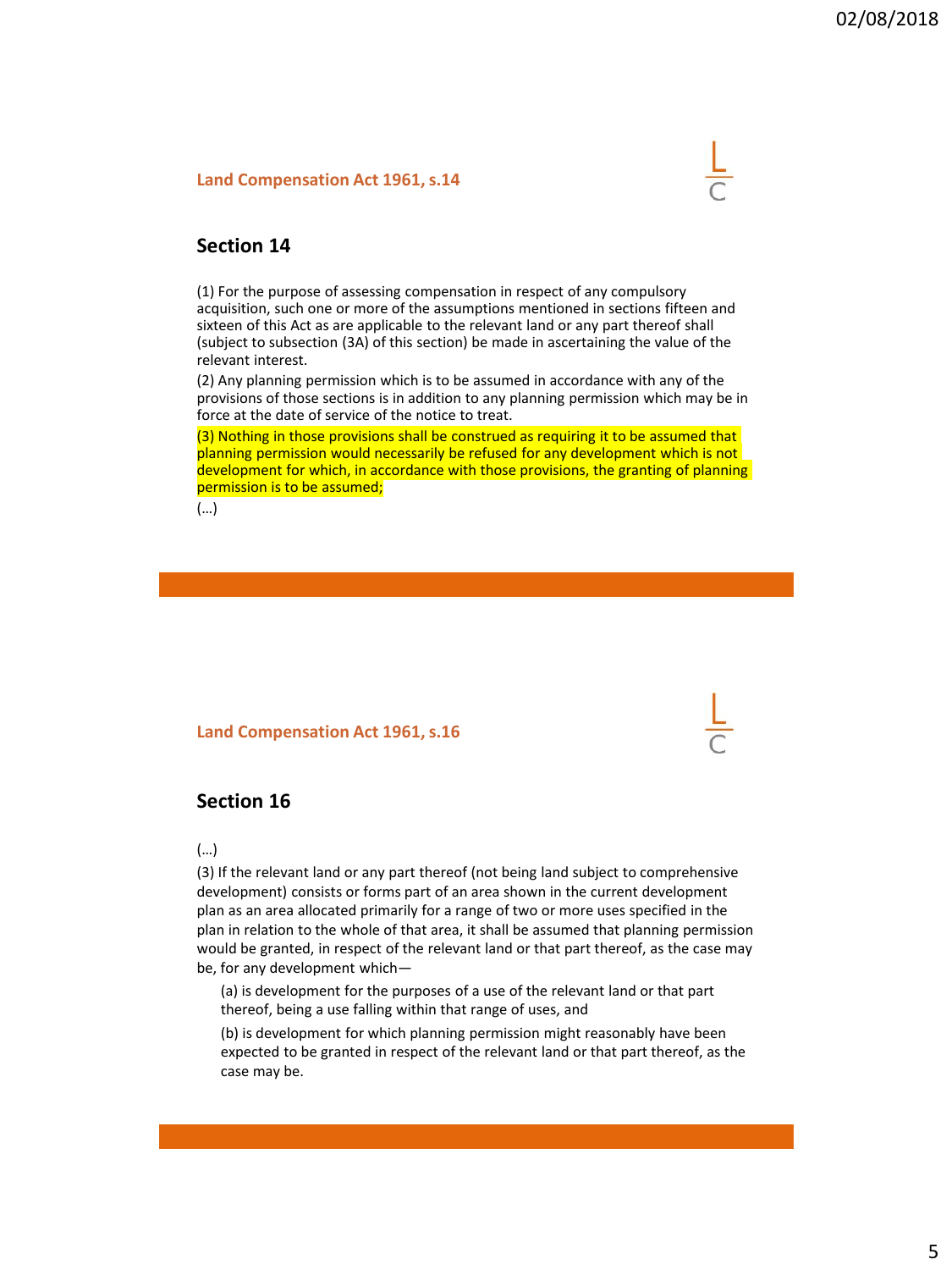

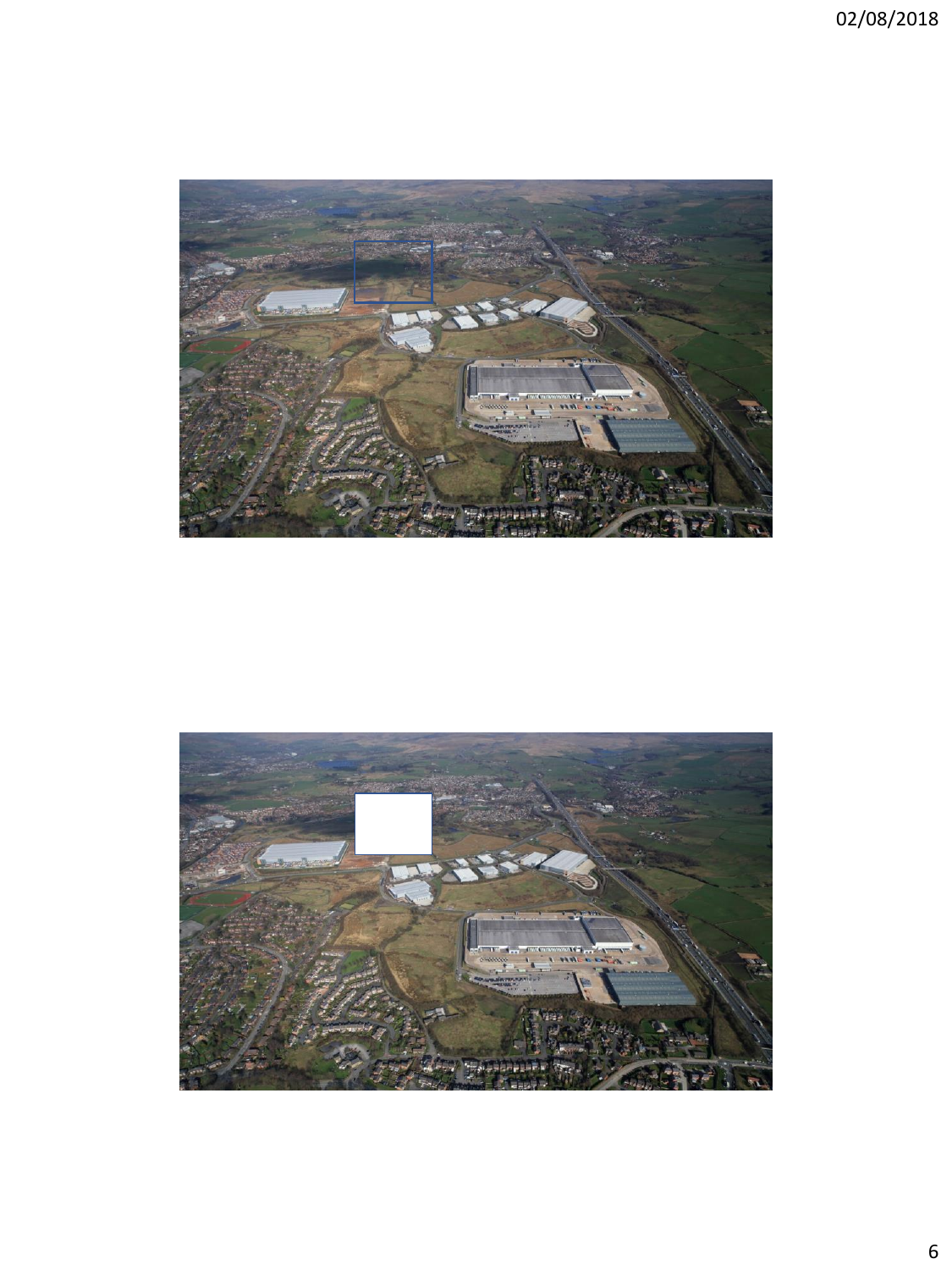

# **The central problem**

- Refusal and prospective refusal of s.17 application tied up inextricably with planning policies designed to support KBP scheme
- How to consider planning status/hope value where development plan had catered for KBP scheme since 1989?
- **What did statutory scheme/relevant principles require in relation to a policy such as Policy EC/6?**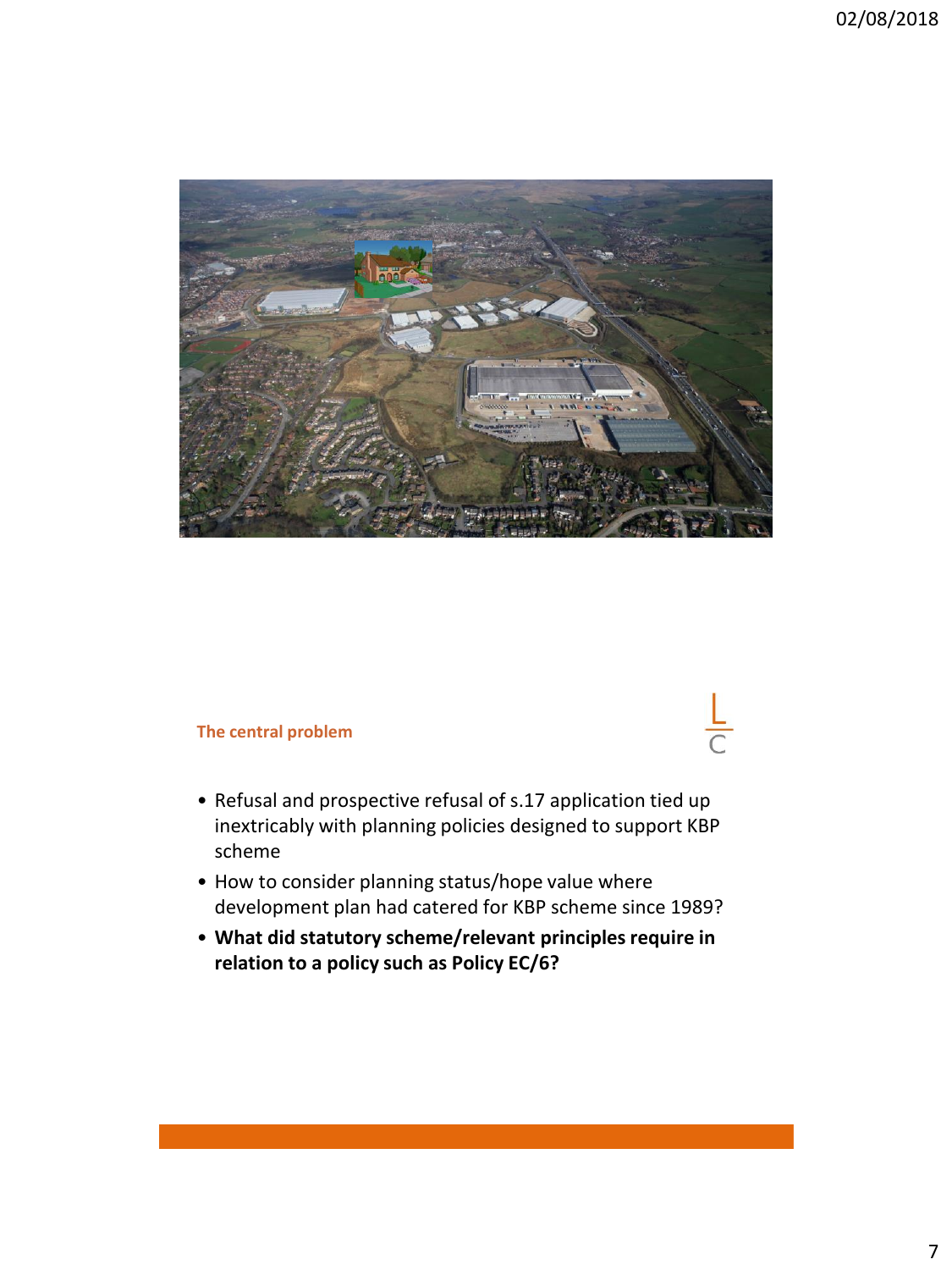#### **Before the Upper Tribunal**



- HCA argued that:
	- Position as to planning permissions should be determined according to cancellation assumption; cancellation assumption did not require anything beyond assumption that scheme had been cancelled insofar as Plots 13 and 14 were concerned; it followed that prospects of being granted permission for residential development had to be assessed in light of policy EC/6 – ie policy underpinned by KBP scheme
- Claimants emphasised that scheme should be interpreted narrowly; it was for the UT to find what the scheme was as a matter of fact; and that a significant amount of development would have been likely to be carried out irrespective of the scheme

#### **Before the Upper Tribunal**

- UT (HH Judge Mole QC and Mr P R Francis FRICS) valued reference land at **£746,000;**
- Noted that s.6(1) required that both increase *or diminution* attributable to acquisition had to be left out of account: therefore, refusals of previous applications for permission were given limited weight because they were based almost exclusively on policy EC/6 and the need to bring about a comprehensive and properly funded KBP scheme.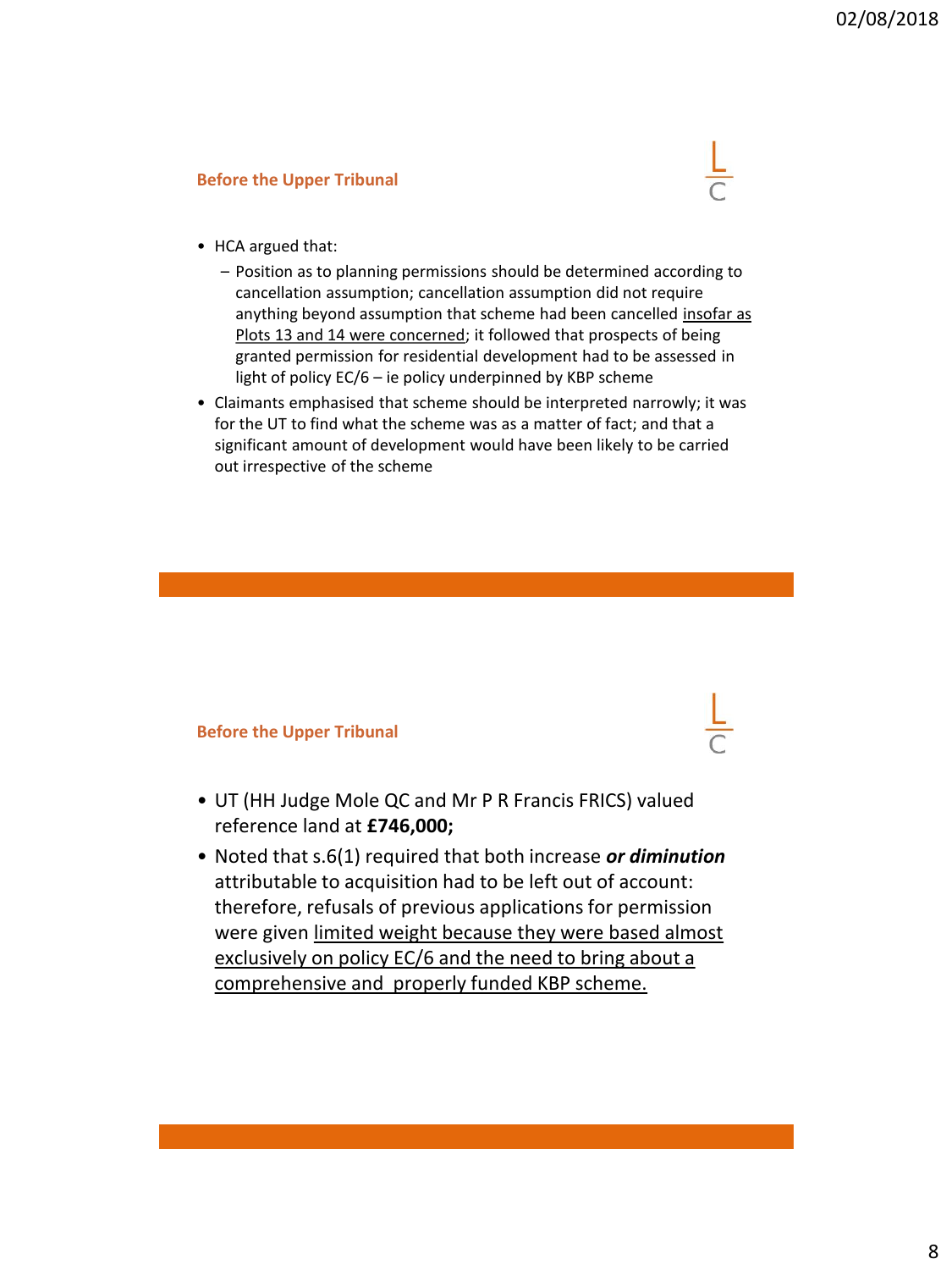#### **Before the Upper Tribunal**



*'When it comes to considering a residential development with access from Buckley Hill Lane no increase in value due to KBP should be taken into consideration. (…) by the same token any disadvantages arising from the KBP*  development should also be left out of account. Thus, it seems to us, that it *cannot be said against an independent residential development in the "no KBP world" that it would face a traffic objection because the KBP traffic would need and use up existing highway capacity. To take that into account would be to permit a diminution of the value of the reference land which would be attributable to the scheme. In the same way, a policy objection based upon a failure to make a substantial contribution to the infrastructure of the KBP scheme or a failure to comply with the KBP development plan is also something that, it seems to us, must be left out of account.'* [95]

#### **Before the Court of Appeal**

- The Court of Appeal (Patten, Sales and Jackson LJJ):
	- Rejected both parties' submissions;
	- Held that the Point Gourde rule/s.6 referred to 'more than just the physical development of th[e] land'. It denoted 'the scheme of development itself with the development plan strategy and policies it contained, and the implementation of those policies in the form of the grant of planning permission and the making of the compulsory purchase order'
	- Found that the UT had struck the balance between the no-scheme universe and the planning actuality in the wrong place; should have entirely disregarded Policy EC/6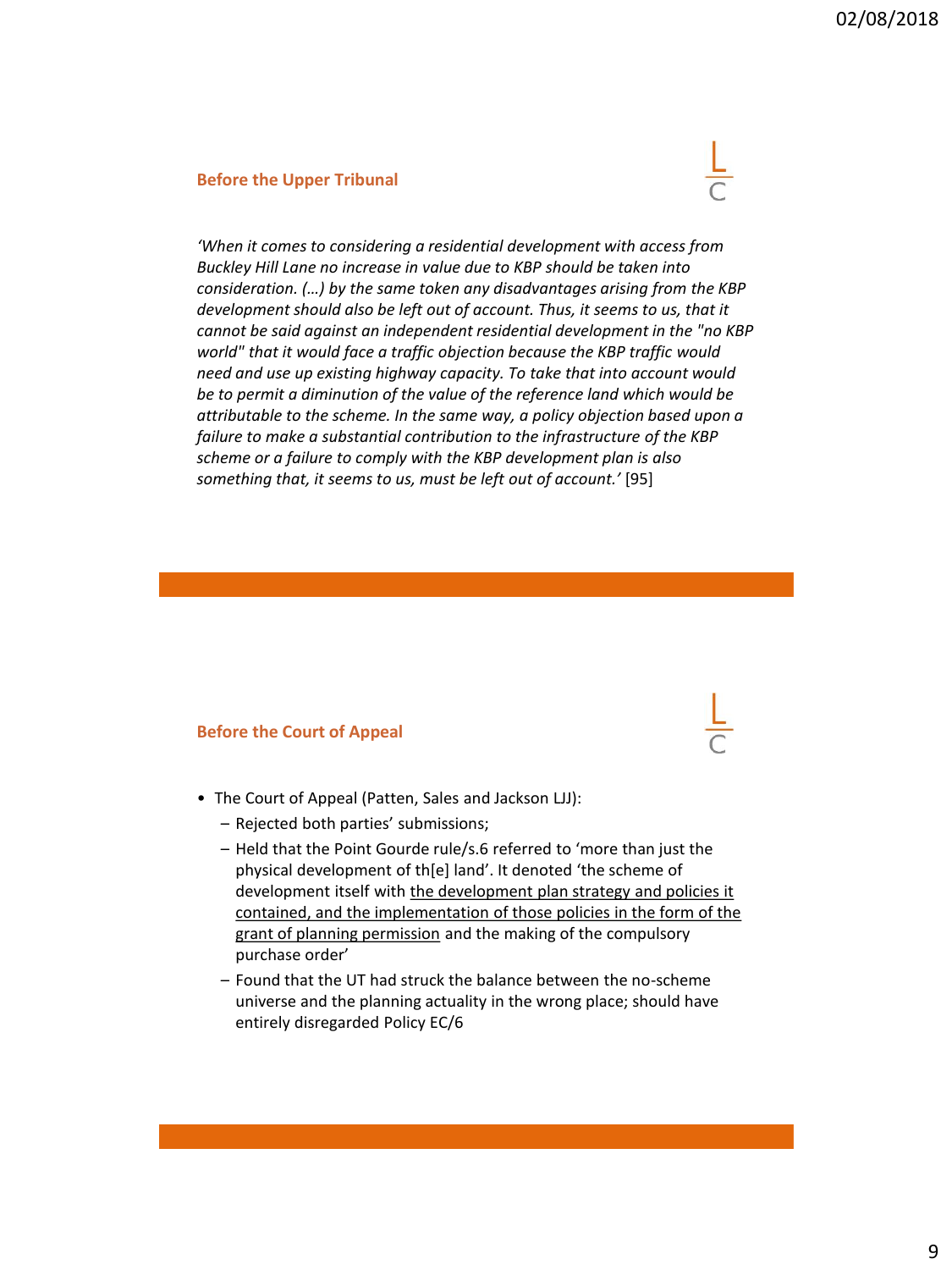### **The Supreme Court's decision**



- Lord Carnwath gave only judgment
- Court rejected HCA's argument that planning assumptions were 'fixed' by reference to application of ss.14-16 of LCA; normal for interplay to occur between the two stages; proposition unsupported by authority
- Planning assumptions operated *in favour of* claimant; did not prejudice any findings as to hope value: s.14(3)
- Question of relevance of underlying policies such as EC/6 a matter of evaluation for the Upper Tribunal: [36]

### **Significant changes to law since decision**

- Law considered by the Supreme Court has now been amended twice
- *Localism Act 2011* replaced ss.14 and 16 with new s.14; express reference to cancellation assumption and provisions as to meaning of underlying scheme, including providing that issue is a question of fact for UT, subject to specific provisions
- Section 32 of the *Neighbourhood Planning Act 2017* makes significant changes to the statutory disregards/no-scheme rule:
	- S.6 is replaced with a statutory framework for the noscheme principle in ss.6A-6E;
	- Schedule 1 is 'omitted' (i.e. repealed)